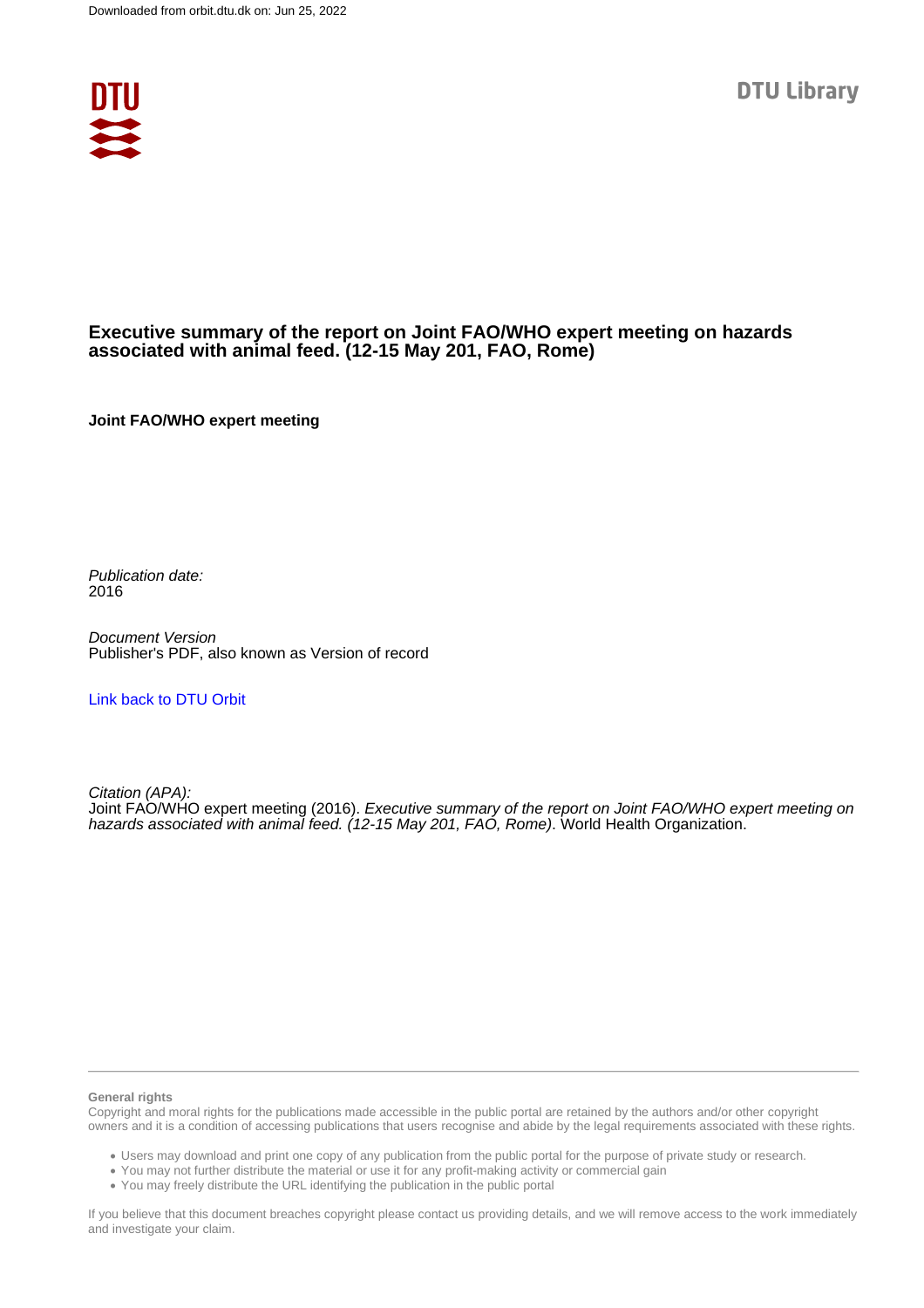CODEX ALIMENTARIUS COMMISSION



1

**Food and Agriculture** Organization of the United Nations



Viale delle Terme di Caracalla, 00153 Rome, Italy - Tel: (+39) 06 57051 - Fax: (+39) 06 5705 4593 - E-mail: codex@fao.org - www.codexalimentarius.org

**Agenda Item 9(a) CAC/38 CRD/34 Original language only**

# **JOINT FAO/WHO FOOD STANDARDS PROGRAMME**

# **CODEX ALIMENTARIUS COMMISSION**

# **Thirty eighth Session, CIGC**

## **Geneva, Switzerland**

## **6-11 July 2015**

#### **EXECUTIVE SUMMARY OF THE REPORT ON JOINT FAO/WHO EXPERT MEETING ON HAZARDS ASSOCIATED WITH ANIMAL FEED CONDUCTED FROM 12 TO15 MAY 2015 IN ROME, ITALY**

The expert meeting was jointly organized by the Food and Agriculture Organization of the United Nations (FAO) and the World Health Organization (WHO), in line with their overall aims of securing feed and food safety and ensuring fair practices in the trade of feed and food. The objective of the meeting was to provide an updated overview of the current state of knowledge on hazards associated with feed (including feed and feed production technologies of increasing relevance, such as insects, former food and food processing byproducts and biofuel by-products). The meeting was also intended to provide guidance on the most appropriate use of this information for risk analyses purposes; to identify knowledge gaps and to prioritize future work on the identification of potential hazards of key global concern from the perspective of human and animal health.

The need for feed for terrestrial and aquatic animals continues to rise with the increasing demand for foods of animal origin; however, the challenge is not only to meet this growing need for feed but also to ensure its safety. Feed safety incorporates the impact on human as well as animal health and welfare, which, in turn, can affect productivity. Hazards in feed may be inherent to feed ingredients as well as introduced during feed production, processing, handling, storage, transportation, and use. Hazards may also result from accidental or deliberate human intervention.

This report considers hazards in animal feed which present a risk for human health as a result of transfer from feed to foods of animal origin. It also addresses the impact of these hazards on animal health. While acknowledging the potential wider impacts of some of these hazards on animal health, welfare and productivity, and in turn on food security, the meeting did not comprehensively address these aspects but noted the need for further work in these areas. Hazards in water were considered wherever relevant in accordance with the Codex definition of animal feed<sup>1</sup>. With regard to specific issues, veterinary drugs intentionally added to feed were not considered within the scope of the meeting. Antimicrobial resistance was not considered by the expert meeting as it is currently being addressed more comprehensively in other fora.

The expert meeting reviewed and discussed potential hazards in feed of chemical, biological and physical origin. While reviewing a wide range of hazards it did not prioritize any particular one or any group of hazards, because of differences in their potential presence in feed according to geographical area, production system and kind of feed (e.g. compound feed vs. pasture or forage), among others. The chemical hazards considered included persistent organic pollutants (POPs) such as polychlorinated dibenzo-dioxins (PCDDs) and polychlorinated dibenzo-furans (PCDFs), dioxin-like polychlorinated biphenyls (dl-PCBs) and non-dioxin-like polychlorinated biphenyls (ndl-PCBs); veterinary drug residues; organochlorine and other pesticides; potentially toxic elements (PTEs) (e.g. arsenic, cadmium, lead, mercury); mycotoxins; and plant toxins (e.g. genotoxic pyrrolizidine alkaloids and anti-nutritionals such as glucosinolates) as well as other potential and emerging chemical hazards. The review of biological hazards considered primarily bacteria but also parasites, viruses and prions. In terms of physical hazards, radionuclides, residues of nanomaterials, micro- and nano-plastics and other relevant materials were addressed. For each of the above, the hazard as well as its occurrence in feed was described, and transfer from feed to food, relevance for food safety, impact on animal heath, and emerging issues and trends were reviewed. In addition, specific consideration was given to feed and feed production technologies of increasing relevance. Specific hazards and research

<sup>1</sup> Feed (Feedingstuff): Any single or multiple materials, whether processed, semi-processed or raw, which is intended to be fed directly to food producing animals. (CAC/RCP54-2004)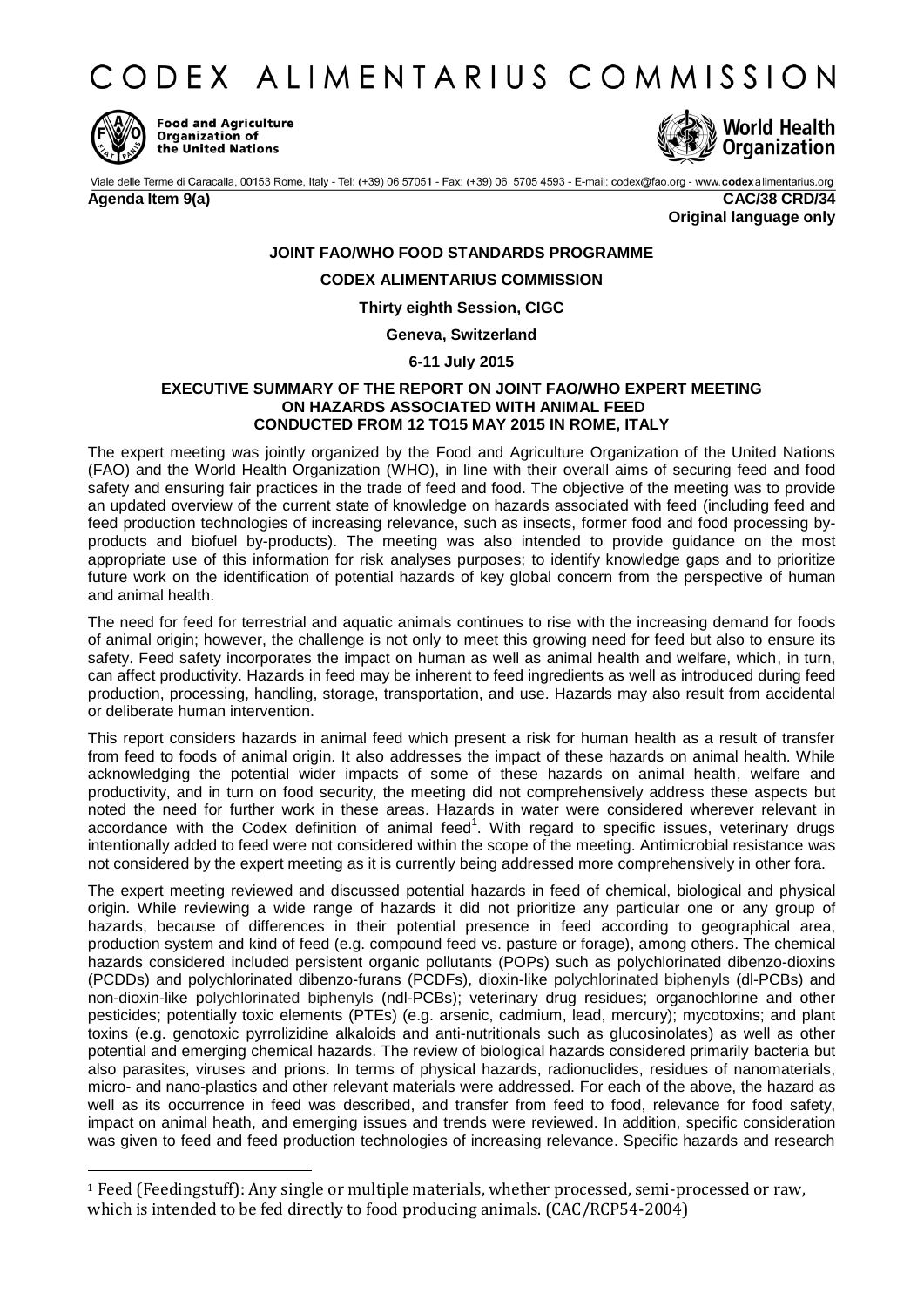requirements associated with the use of insects, former food and food processing by-products, biofuels (bioethanol and biodiesel) by-products, aquatic plants and marine resources as feed were highlighted. Methods of analysis, including multi-analyte methods, and sampling were also addressed and for each of the potential hazards both screening and confirmatory methods were considered.

#### **Overview of findings**

1

This expert meeting considered the following information, which formed the basis for its conclusions and recommendations: (i) publicly available literature summarized in the background paper as well as additional inputs and information provided through its peer and stakeholder review, (ii) data and information provided through a call for data, and (iii) information and expertise provided by the individual experts, and resource people present at the meeting.

Highlighting that hazards in feed may present an important risk for human health as a result of transfer from feed to food of animal origin, and can have a negative impact on animal health and welfare, the meeting stressed the importance of pursuing the prevention and control of hazards in animal feed. Standards, guidelines and practical measures to ensure safe feed need to be developed and implemented, at both national and international levels. Action from multiple players is required to build upon what has already been done to address feed safety by Codex, FAO, WHO and other organizations, national regulators and the feed industry. Ongoing and enhanced capacity development is an important aspect of improving feed safety, particularly in the context of changing feed production systems and feed sources, the need for sustainability in animal production systems and the broader context of global food security.

The expert meeting highlighted the role of risk assessment as well as the numerous challenges in undertaking risk assessment presented by the wide range of hazards and feed sources, including the need to generate the necessary data on some of these contaminants, collate those data, if feasible through a global platform and where necessary develop the methodologies needed to facilitate such risk assessment. For example, sampling approaches and sampling plans were identified as a key area to be addressed in terms of data collection and monitoring of hazards in animal feed. The role of the industry in generating data to facilitate risk assessment as well as that of national authorities and international bodies to ensure that such data are generated was emphasized.

While not explicitly addressed, the expert meeting was keen to emphasize that the value of available data and risk assessment is only realized when subsequent risk management measures are identified and implemented and noted that the information provided in this report serves as a starting point in focusing risk management action.

Noting the recognition that Codex Alimentarius gives to safe feed for the production of safe food, the meeting concluded that in order to provide countries with the tools they need to manage feed safety, there was now a need for Codex to continue including explicit consideration of feed when developing or revising Codex standards, codes of practice and other relevant texts for biological and chemical contaminants. The meeting also recognized the differences that exist between countries in relation to their regulatory frameworks for feed, in particular between high-, middle- and low-income countries, and the impact this can have on the potential to manage such hazards. This may be a particular issue in many low-income countries where legislation and infrastructure for the management of feed safety is still immature or even non-existent. The ongoing development of new technologies to make use of available potential feed sources in the context of increasing demand for foods of animal origin highlights the importance of having capacity to address, not only the assessment aspects, but also drive the development of institutional frameworks. While regulatory aspects could not be addressed within this meeting they were highlighted as important issues to be considered by feed regulatory fora.

The meeting did not attempt to prioritize the hazards that were reviewed as it concluded that this should be undertaken on a country by country basis taking into consideration the specific situation, including feed sources and production systems and the guidance on prioritization of hazards in feed developed by Codex Alimentarius<sup>2</sup>. While that guidance already indicates a number of factors that need to be considered in the prioritization process, the meeting underlined food security as an additional criterion to consider. Overall however, the meeting highlighted that in the changing environment in which feed is now being produced and used, whether it be changes in climate, farming practices or the increasing use of different feed sources and feed production technologies, there is a need to regularly review the potential hazards from these feed sources, to be aware of the potential for new hazards to emerge and be ready to take the necessary steps to manage these.

While genetically modified organisms (GMOs) were addressed in the meeting, given the increasing adoption

<sup>2</sup> Codex Guidance to governments on prioritizing hazards in feed (CAC/GL 31-2013) Available at [http://www.codexalimentarius.org/input/download/standards/13312/CXG\\_081e.pdf](http://www.codexalimentarius.org/input/download/standards/13312/CXG_081e.pdf)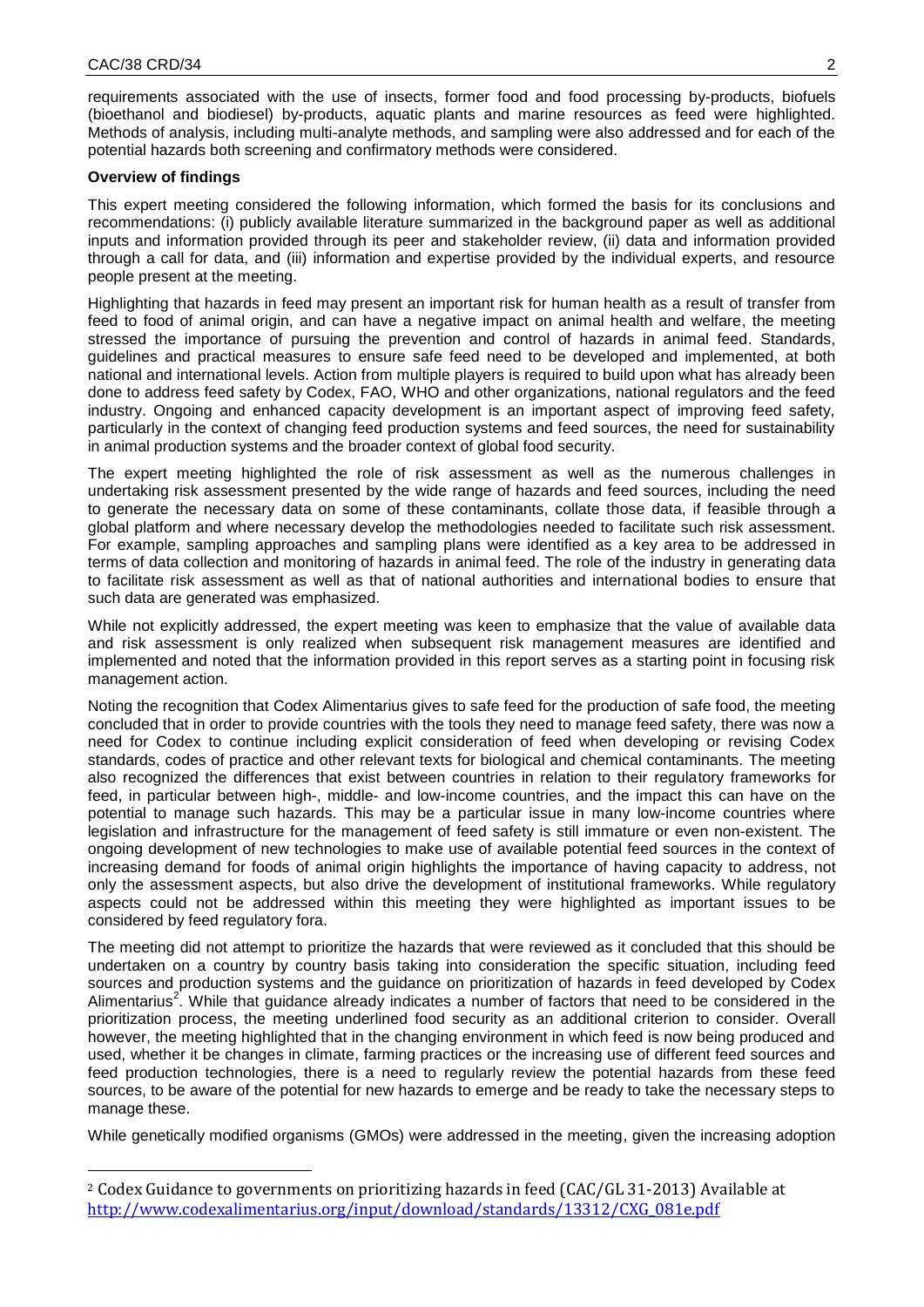of this technology in crops used as feed worldwide over the last two decades, it was also considered that the products of GMOs are not hazards as such as each one should be subject to an assessment for safety prior to use in line with Codex Guidelines for the Conduct of Food Safety Assessment of Foods Derived From Recombinant DNA Plants<sup>3</sup>.

Finally, the meeting recognized the breath of information on analytical methods for detection of hazards and the challenges it presents for countries in terms of both accessing that knowledge and understanding what is relevant for animal feed. For example, many of the existing methods for hazard detection have not been validated for all relevant feed and feed ingredients while no reliable methods are available for a number of the identified hazards. In this context, the expert meeting developed a table of information to provide users with an overview of the methods available specifically for hazards in feed and the scope of their application, which serves as a unique reference point for such information.

# **Overview of some of the hazards considered**

The range of potential hazards associated with feed is broad and possibly increasing with the rising importance of different feed sources and feed production technologies. Many of these hazards are relevant irrespective of the feed source but the local production environment and the specific production processes can be critical in terms of their prevalence.

# *Chemical hazards*

# *Persistent organic pollutants*

POPs are ubiquitous and bioaccumulate in the lipid rich tissues of animals. In particular, the expert meeting considered polychlorinated dibenzo-dioxins (referred to as dioxins from here on), dioxin-like polychlorinated biphenyls (dl-PCBs) and non-dioxin-like polychlorinated biphenyls (ndl-PCBs).

Dioxins are a group of contaminants with common toxicity pathways; the reproductive, immune and endocrine systems are sensitive targets, especially in developing organisms. Thus, dioxins are a priority hazard for feed and food safety.

The ubiquitous presence of dioxins and dl-PCBs in the environment from both natural and anthropogenic sources contributes to their potential presence in feed. Elevated environmental levels have been associated with soil and plant material on flood plains in industrial areas and also with soil and plant material in areas close to sources of industrial emissions. Fishmeal and fish oil produced using fish harvested from contaminated areas can also contain relatively high levels of dioxins. Industrial sources of contamination have included ball clay used as an anticaking agent in feed, lime as a neutralizing agent for citrus pulp, contaminated oils, some mineral sources and most recently contaminated fatty acids. Direct drying of feed, using inappropriate fuel, is another potential source of dioxins. Addressing the food safety risks posed by dioxin and dl-PCBs in feed, requires information on the lipid content of the feed and on the congener profile of these hazards in the feed, which impacts their transfer from feed to food. Dioxin and dl-PCBs s are only slowly eliminated and as such levels found in edible tissues, and milk and eggs, are dependent on the levels in feed and also the duration of exposure.

It is difficult to identify particular adverse effects in humans and animals of ndl-PCBs due to the cooccurrence of the more toxic dioxins and dl-PCBs. Effects on liver, thyroid, reproduction and neurodevelopment have been reported in association with different congeners or congener groups. Work needs to continue internationally to better define the risk associated with these compounds that are generally present at much higher levels in feed than dioxins and dl-PCBs. Ndl-PCBs accumulate in fat, liver, fillets of oily fish and are also transferred to lipid-rich products like milk and eggs. There are differences in the uptake, metabolism, accumulation and excretion as well as toxicity of the different ndl-PCB congeners.

## *Veterinary drug residues*

Feed remains a much-used vehicle for the efficient delivery of veterinary drugs to animals. While transfer, metabolism and toxicity of veterinary drugs in feed to animal products is fully assessed as part of the authorization process and establishment of maximum residue limits (MRLs), the expert meeting noted that this does not cover the different non-target species which may be exposed via cross-contamination of feed, and this may be an important consideration for risk management in some countries.

The issue of veterinary drug residues in feed and food has long been recognized due to long standing concerns for public, animal and environmental health as a result of direct exposure to these residues and concerns that residues of antimicrobials may be associated with the development of antimicrobial resistance.

# *Organochlorine and other pesticides*

1 <sup>3</sup> CAC-GL 45-2003 Available at

[http://www.codexalimentarius.org/download/standards/10021/CXG\\_045e.pdf](http://www.codexalimentarius.org/download/standards/10021/CXG_045e.pdf)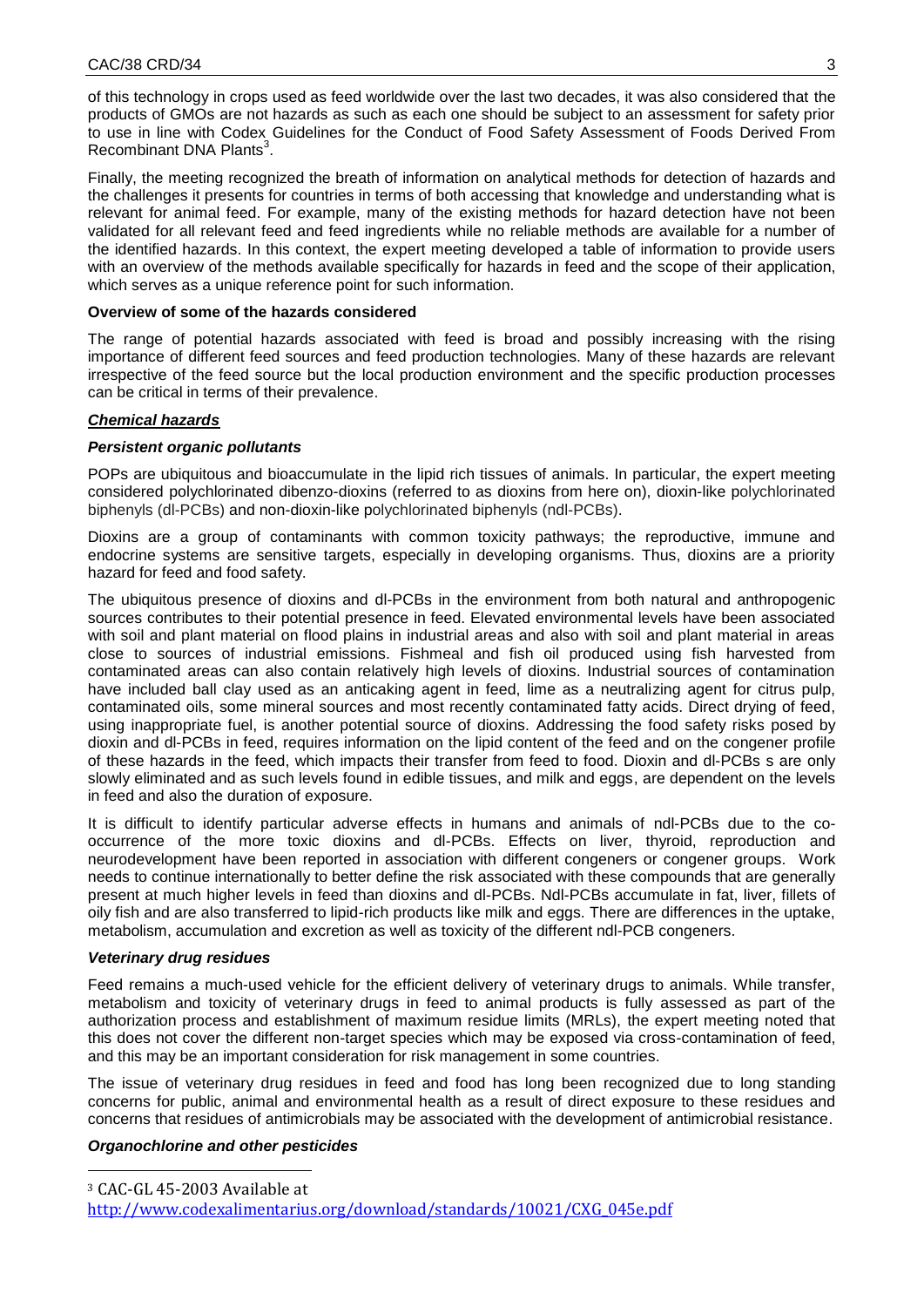Organochlorines are persistent, lipophilic compounds that behave much like dioxins and PCBs and are recognized contaminants of fats (e.g. fish oils) used in feeds. On the other hand, less attention has been paid to the potential of other pesticide groups to contaminate feeds and carry-over to foods of animal origin. Transfer to animal products, metabolism and toxicity of specific pesticides used in plants intended for feed production should be examined prior to pesticide authorization and the establishment of MRLs for feeds and foods of animal origin. The expert meeting noted that existing authorization mechanisms and established MRLs may not always reflect the extent of all plant products that may end up in feed. Additionally, if these plant products are subject to processing, residues may concentrate in by-products that are used as feeds.

# *Potentially toxic elements (PTEs)*

While arsenic, cadmium, lead, mercury, selenium, copper, nickel and chromium are natural components of earth materials, they also have an anthropogenic origin. They can be toxic for animals and transfer to the animal products may occur. For a number of these elements transfer from feed to foods of animal origin tends to be low due to low absorption (e.g. inorganic arsenic, lead) but for others where the half-life is long, e.g. cadmium, significant levels can accumulate, for example in crustaceans. Accumulation of inorganic cadmium in livestock depends on the level and duration of exposure. Methylmercury is a specific, and widely recognized, major problem for aquaculture feeds based on fish-derived meals.

# *Mycotoxins*

Mycotoxins contaminate farming systems globally. When ingested in high concentrations through feeds derived from plant material they exert severe toxic effects in animals, may decrease their productivity and may accumulate in edible tissues and animal products,, resulting in human exposure and health effects. Besides Aflatoxin M1 (a carcinogenic agent) in milk and ochratoxin in meat, milk and eggs, the other wellknown mycotoxins e.g., zearalenone, fumonisins may seriously affect animal health and productivity, but do not show a major carry-over to foods of animal origin. However, the profile of mycotoxins of importance continues to evolve. There are a range of known toxins that are likely to change in relative importance with evolving agricultural practices, including the use of different feed sources. Moreover, there are likely to be many as yet unrecognized mycotoxins, given that there are many thousands of fungal species, each producing many secondary metabolites that have not been assessed for toxigenicity. This presents an ongoing challenge for monitoring, risk assessment and risk management and in this context the meeting highlighted the importance of mitigating mycotoxin contamination along the feed chain using a range of measures and tools relevant to the local situation. As it is very difficult to remove mycotoxins from contaminated feed, preventing them from accumulating in agricultural commodities is the most effective strategy to combat the problem. Preventive measures range from crop rotation and resistance breeding to inoculation with microbial antagonists and storage management. Continuous monitoring is essential and efficient detoxification strategies are needed to deal with outbreaks and the risks posed by low level exposure.

# *Plant toxins*

Toxin-producing plants may occur in grasslands used in forage and are a significant cause of livestock poisoning. Transfer of some of these toxins to edible products such as eggs, milk and meat has been demonstrated, for example in the case of genotoxic pyrrolizidine alkaloids. Changes in toxin occurrence in plants and concentrations of plant toxins may be caused by climate changes and worldwide an increased occurrence of some toxin producing weeds has been observed which results in a spread of the accompanying risks. Also changes in farming practices from migratory herds to expanded settlement and crop cultivation in dry season grazing land can mean that animals have access to a reduced variety of plants and thus potentially greater exposure to toxic plants. Addressing this means that efforts are needed to decrease toxicity and anti-nutritional factors in existing and newly available feeds. Given the variety of toxic plants, this presents extensive challenges for risk assessment and further data is needed to accurately characterize this type of hazard and the dose–effect relationship.

# *Other potential and emerging chemical hazards.*

A range of contaminants including brominated flame retardants and perflurinated compounds have been shown to be present at low levels in animal feed. However, the expert meeting noted that there is currently insufficient information to assess whether these present a risk to human and animal health

# *Biological hazards*

There is a continuous risk for contamination of feed by microbial pathogens throughout the production chain up to feeding to the animals, with the many opportunities for contamination making it difficult to control or fully eliminate specific pathogens. A key aspect of managing this risk is the identification and characterization of pathogens of concern in feed understanding, among other things, the factors that affect the sources, and routes of contamination. *Salmonella* has been identified as an important hazard and a wide spectrum of *Salmonella* serovars have been isolated from feed. This includes those most commonly isolated from clinical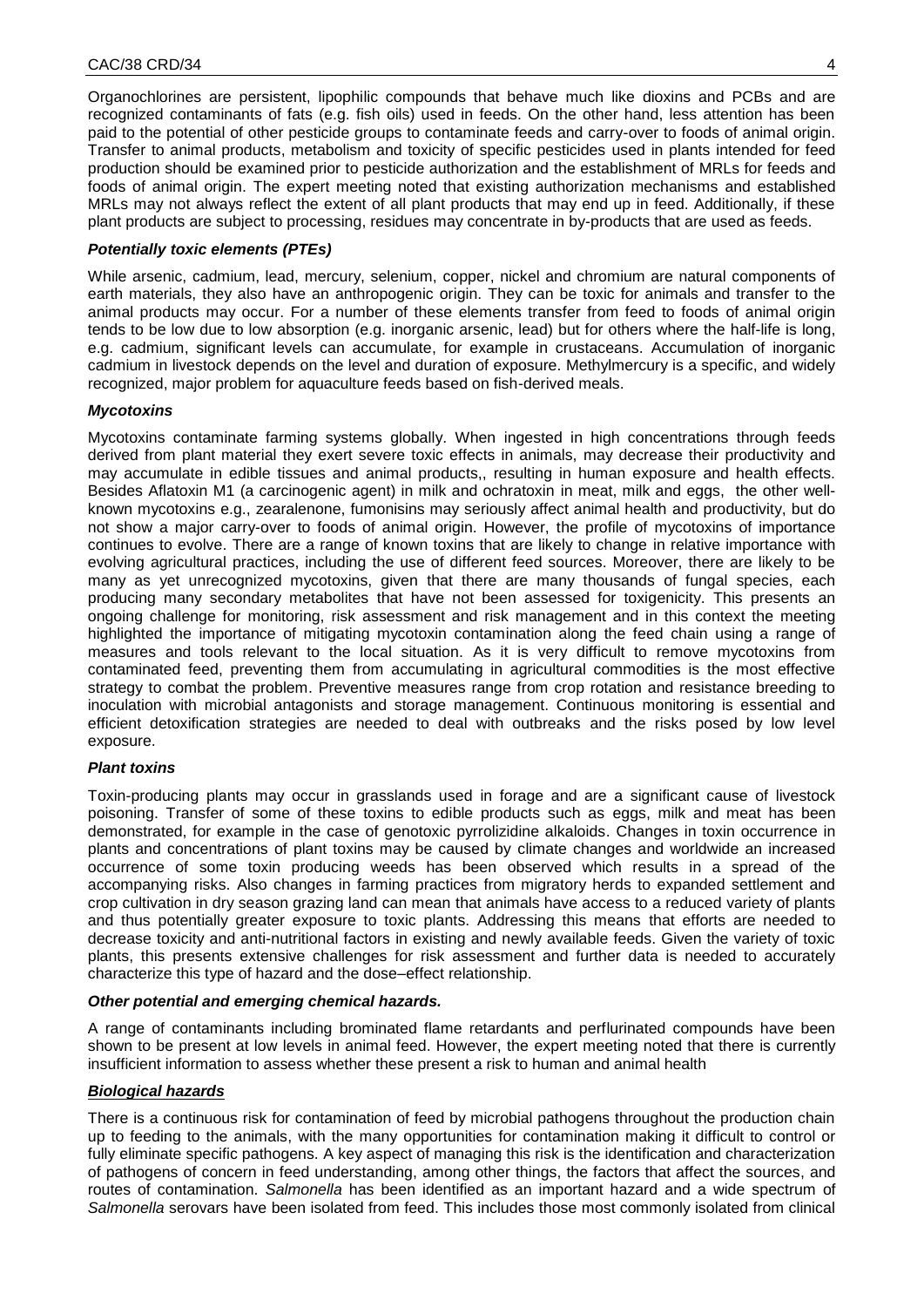cases of human salmonellosis, like Typhimurium and Enteritidis. Other potential bacterial hazards in animal feed to be aware of, according to the feed type include *Mycobacterium*, *Brucella*, *Clostridium* spp, enterohaemorrhagic *Escherichia coli*, and *Listeria*. Parasites in pasture and forage have also been identified as potential hazards. Viruses were also considered and it was noted that in terms of those that are a concern for food safety and human health there is little evidence to date of feed as a source of their transmission to food. However, it was also noted that as feed sources and processing technologies change there is a need to be aware of the impact of these on biological hazards. The lessons learned with the emergence of prions in the not too distant past should not be forgotten. In terms of emerging issues it was also noted that managing environmental diffusion of these hazards will require better knowledge of survival of those organisms under environmental stresses (temperature, irradiation, and desiccation) and climatic changes, which are influencing farm practices, may also present opportunities for increased prevalence and risk from biological hazards.

# *Physical hazards*

Physical hazards, except nanomaterials and radionuclides, do not transfer to animal tissues and as such were not considered in terms of food safety; however, they can have a significant impact on animal health. Considerations are dependent on material, form and particle size as destined for particular animal species, for example, ruminants are not as sensitive to particles as would be chickens and young piglets. However, this is an area where there are some emerging issues, e.g. packaging materials due to use of former food products in animal feed, micro- and nano-plastics in marine environments and therefore the meeting concluded that the relevance of physical hazards in feed for food safety should not be dismissed.

# *Hazards of feed and products of feed production technologies of increasing relevance*

There is an increasing interest, production and use of certain feed ingredients such as insects, former food and food processing by-products, biofuels (bioethanol and biodiesel) by-products, aquatic plants and marine resources. These can present new challenges for risk assessment and management. Concerns revolve around the clear identification and characterization of hazards that may be introduced through incoming materials that are used in processing. In this context a new approach to evaluate the safety of such feed is needed: identifying all incoming material used to produce the feed and their potential hazards, understanding the manufacturing process while identifying potential hazards introduced via processing, and a risk characterization of the final feed product itself. The evaluation of the feed should consider the role of manufacturing processes to mitigate the risk of the hazards. The meeting considered the following feed production technologies and sources that are of increasing relevance:

## *Insects as feed*

To date, there is little information in the public domain about the hazards associated with insects for use in feed and this is an important gap to be addressed for regulatory purposes. Efforts to establish guidance in relation to standardization of insect rearing and processing practices will help to ameliorate risks, acknowledging that production scale and local requirements will have a significant influence on the approach taken.

## *Food waste and former food products*

The worldwide trend for food waste reduction has led to an increase in the recycling and reuse of former food and food processing by-products in the feed chain, which, if not well managed can lead to a greater potential risk of emerging hazards in animal feed. While this can be an important pathway for waste conversion, it is critical from a safety perspective that the **feed chain is not used as a means to dispose of degraded or contaminated foodstuffs. Given the diversity of inputs, the range of hazards relevant to feed from these sources could be very broad ranging from** heavy metals, pesticides, dioxins and polychlorinated dibenzo-furans, mycotoxins, and residual processing aids, packaging materials, particularly from former food products, and microbial hazards, which can increase particularly in high moisture former food. With the lack of traceability associated with some of these inputs, particularly in the case of postconsumer waste, the expert meeting highlighted that there is potentially an increased risk of animal products being fed back to animals and cycling of hazards in the feed-food chain. The expert meeting noted the need for increased communication between food and feed regulators and industries on the importance of the feed to food continuum and how to limit the diversion of contaminated food products to feed.

# *Biofuel wastes*

Biofuel production yields by-products that may be used in livestock feed. These include dried distiller's grains with solubles (DDGS), a high-protein feed from the bioethanol production and the high protein pressed cake and glycerol that remains after oil extraction and processing for biodiesel. A number of hazards have been reported related to these processes including mycotoxins, residual antibiotics and sulphate / sulphite. Also some of the plants cultivated for biodiesel can be toxic to animals. This presents a new challenge in terms of working with an industry outside of the traditional feed/food sector to ensure that the risks associated with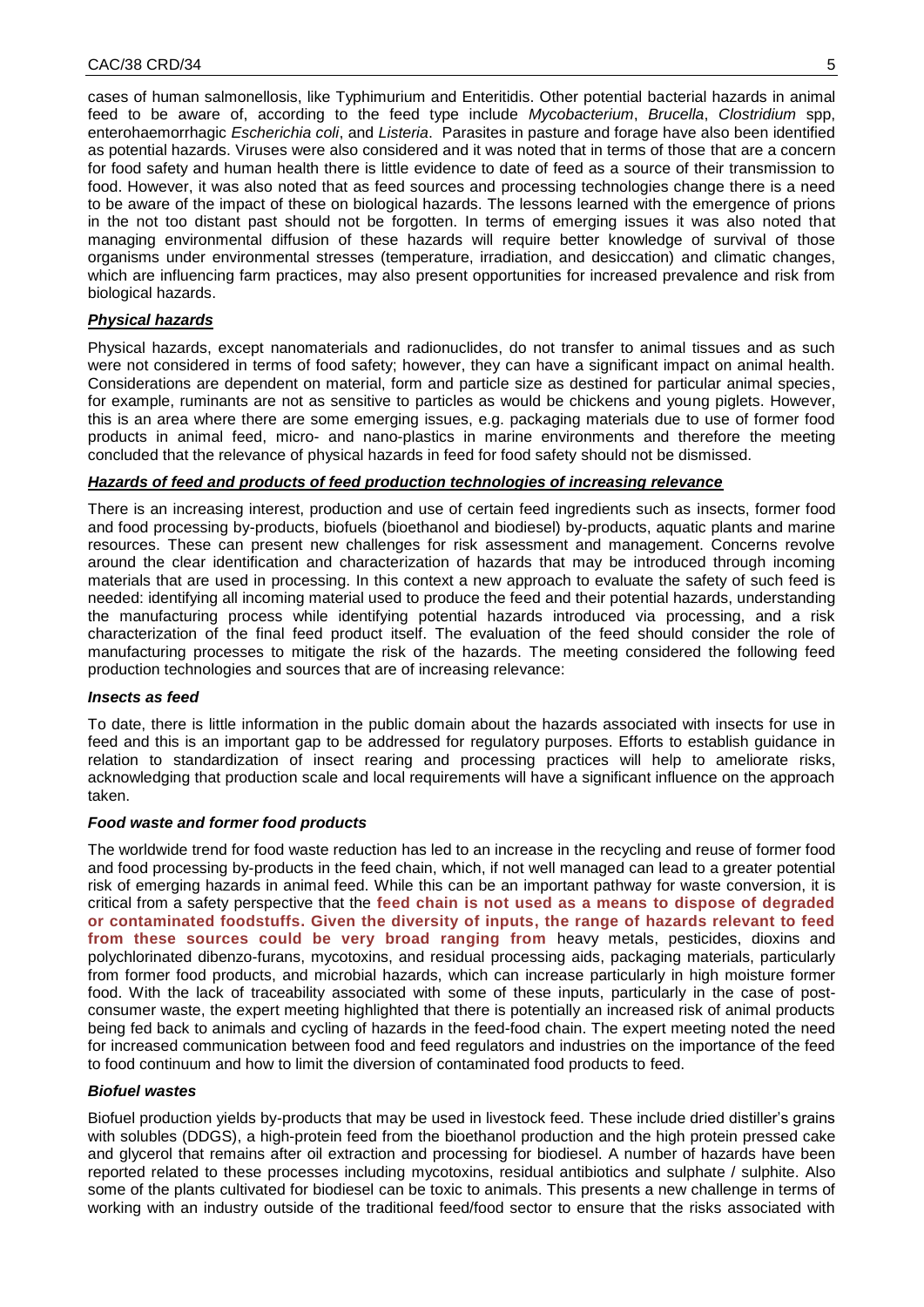these by-products potentially entering the food chain are minimized.

#### *Aquatic plants*

Aquatic plants are of increasing interest as feed due to the low inputs required to produce biomass. However these plants also often serve other purposes such as water purification and can take up and concentrate minerals and other potential hazards from their environment. Microbiological hazards may also be a concern due to growth of the plants in waste water. Whether these plants are cultivated or harvested from the wild there is clearly a need for further research.

# *Marine resources*

Algae may be used directly as feed ingredients and as their use as biomass for biofuel production is also envisaged, this might lead to another indirect presence of algal material in feeds, i.e., as biofuel by-products. The expert meeting noted that algae may concentrate many chemical elements, including toxicologically relevant ones (e.g. arsenic, chromium, cadmium, lead) and essential elements that can be toxic at excess doses (e.g. iodine) depending on the algal species, as well as on the medium on which algae are grown, and transfer to food of animal origin will be dependent on a number of factors including ability to bioconcentrate in the consuming species. Another aspect is the potential to unintentionally harvest toxin producing micro algae with algae intended for animal feed in which case algal feed materials can be vectors for accumulated marine toxins. More information is needed about the potential of different algae to accumulate toxic elements, the speciation of such elements when relevant (inorganic vs. organic arsenic) and the influence of environmental conditions, as well as the conditions influencing the accumulation of toxins in algal species and the potential carry-over, if any, of toxins from feed to edible tissues and products.

As fishing activities have a significant output of side-products such as by-catch and fish parts from fish processing plants these can be hydrolyzed and grained as aquaculture feed. Chemical contamination of these hydrolysates was considered to be comparable to conventional fish feed but increased levels of nanoand micro-plastics may be an issue.

Krill can be a valuable source of aquaculture feed and may lead to lower exposure to conventional hazards associated with aquaculture feed such as mercury. In terms of specific hazards, krill may contain relatively large amounts of fluoride compared to conventional fish feed but if needed the excess chlorine can be addressed by removing the exoskeleton before processing into feed.

## **Recommendations**

In light of the above, the expert meeting recommended:

 FAO and WHO to develop guidelines for the prevention and control of hazards identified in feed to support the efforts of member countries in addressing these hazards;

 FAO, WHO and Member Countries and their capacity development partners to continue with and further enhance capacity development activities, especially on risk assessment and management of hazards in feed, including for feed sources and technologies of increasing relevance*,* to better meet domestic and international standards.

#### *Need for international standards*

 The Codex Committee on Contaminants in Food and the Codex Committee on Food Hygiene to develop and update specific provisions for the control and reduction of chemical and biological contaminants in feed, including decontamination measures, for inclusion in Codex codes of practices for prevention and reduction of food and feed contaminants;

 The Codex Committee on Food Hygiene to address the issues of biological hazards re- entering the food chain through the development of specific guidance on the control of recycled foodstuffs, including food processing by-products and former food, through feed, particularly in the context of the Codex General Principles of Food Hygiene;

 The Codex Alimentarius Commission to revise and update the Codex Code of Practice on Good Animal Feeding to address new hazards derived from the use of feed and feed production technologies of increasing relevance;

 The Codex Committee on Pesticide Residues and Member Countries to establish MRLs for pesticides of concern in feed;

 Member Countries to encourage the Codex Committee on Contaminants in Food to establish MRLs for contaminants of concern in feed.

## *With regard to feed sources and technologies of increasing relevance to the feed sector:*

 FAO, WHO and Member Countries to raise awareness within the food industry, including food retailers, on the importance of maintaining safety standards of former food and/or food processing byproducts, when these products are reused as feed;

The food industry to extend the quality control measures in food processing plants to identify